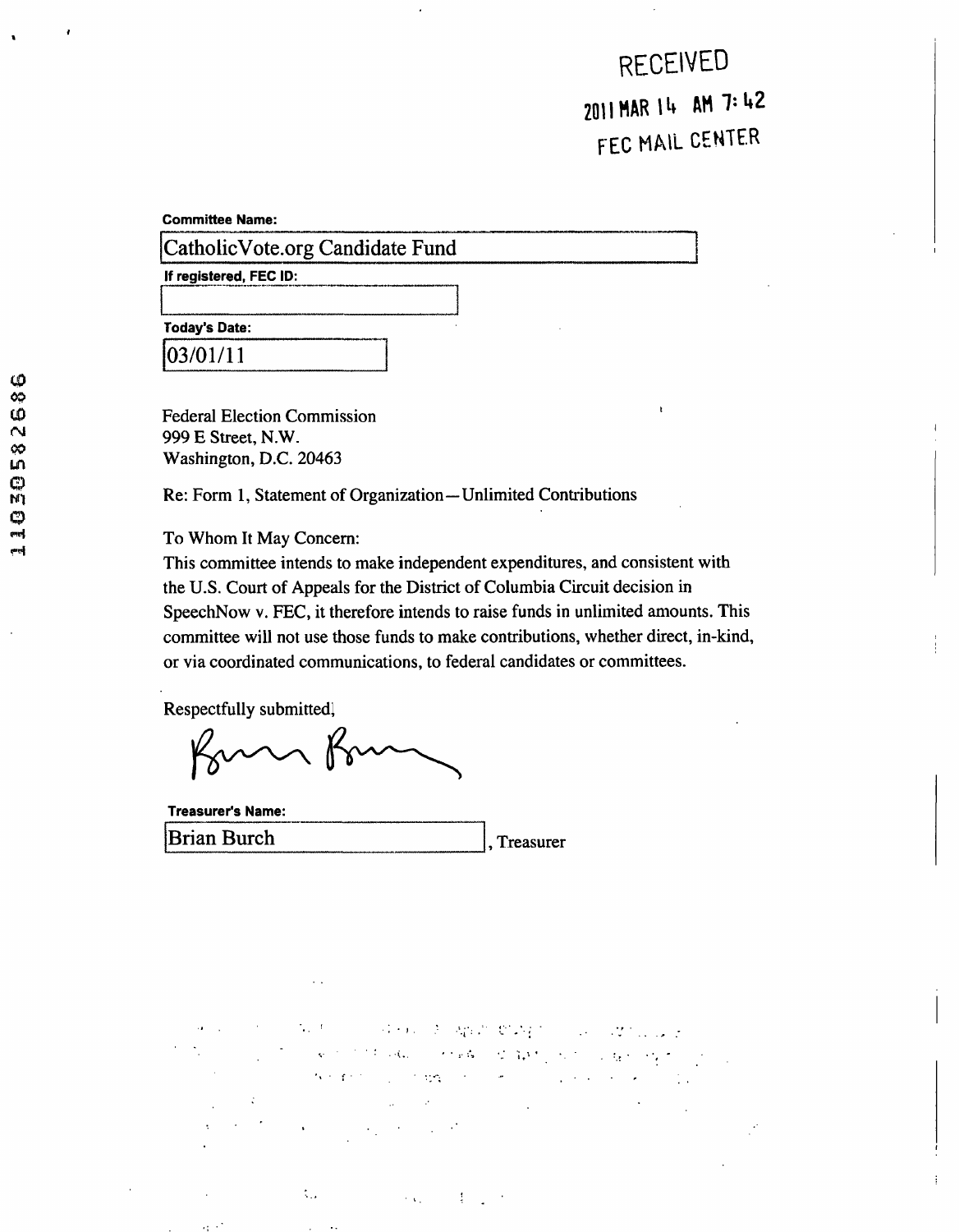| 2011 MAR 14 AM 7:42<br>FEC MAIL CENTER<br><b>STATEMENT OF</b><br><b>FEC</b><br><b>ORGANIZATION</b><br><b>FORM 1</b><br>Office Use Only<br><u> Anne Mense de con</u> di |
|------------------------------------------------------------------------------------------------------------------------------------------------------------------------|
|                                                                                                                                                                        |
| <b>NAME OF</b><br>1.<br>(Check if name<br>Example: If typing, type<br><b>2FE4M5</b>                                                                                    |
| <b>COMMITTEE (in full)</b><br>is changed)<br>over the lines.                                                                                                           |
| $C.A.T.H.O.P.I.C.V.O.T.P.A.P.O.P.G.P.C.A.N.D.I.D.A.T.F.I.F.I N.D$                                                                                                      |
|                                                                                                                                                                        |
| $P_10$ , $B_1O_1X_1$ 2 7 0 9<br>ADDRESS (number and street)                                                                                                            |
| (Check if address                                                                                                                                                      |
| is changed)<br>$ C_1H_1  \subset A_1G_1O_1$<br>$60690 - 2709$<br> J L                                                                                                  |
| CITY<br><b>STATE</b><br>ZIP CODE                                                                                                                                       |
| COMMITTEE'S E-MAIL ADDRESS (Please provide only one e-mail address)                                                                                                    |
| $I_{1}N_{1}F_{1}O_{1}O_{1}C_{1}A_{1}T_{1}H_{1}O_{1}L_{1}I_{1}C_{1}V_{1}O_{1}T_{1}E_{1}$ , $O_{1}R_{1}G_{1}$<br>(Check if address                                       |
| is changed)                                                                                                                                                            |
| <b>COMMITTEE'S WEB PAGE ADDRESS (URL)</b>                                                                                                                              |
| $W_1W_1W_1 \circ C_1A_1T_1H_1O_1L_1C_1V_1O_1T_1E_1 \circ O_1R_1G_1$<br>(Check if address                                                                               |
| is changed)                                                                                                                                                            |
| <b>ALL</b><br>2.<br><b>DATE</b><br><u> PU ZPJ</u>                                                                                                                      |
| FEC IDENTIFICATION NUMBER<br>З.                                                                                                                                        |
| IS THIS STATEMENT<br>NEW (N)<br><b>OR</b><br>AMENDED (A)                                                                                                               |
| I certify that I have examined this Statement and to the best of my knowledge and belief it is true, correct and complete.                                             |
| Brìan<br>Kurch<br>Type or Print Name of Treasurer                                                                                                                      |
| Date<br>Signature of Treasurer                                                                                                                                         |
| NOTE: Submission of false, erroneous, or incomplete information may subject the person signing this Statement to the penalties of 2 U.S.C. §437g.                      |
| ANY CHANGE IN INFORMATION SHOULD BE REPORTED WITHIN 10 DAYS.<br>Office<br>For further information contact:                                                             |

ł  $\ddot{\cdot}$ 

 $\begin{array}{c} \n\cdot & \cdot \\ \n\cdot & \cdot \\ \n\cdot & \cdot \n\end{array}$ 

 $\bar{\mathbf{I}}$ 

 $\begin{array}{c} \n\cdot & \cdot & \cdot \\ \n\cdot & \cdot & \cdot \n\end{array}$ 

 $\frac{1}{1}$ 

 $\frac{1}{1}$ 

 $\bar{1}$ 

|  | <b>Office</b><br><b>Use</b><br>Only |  |  |  |  | (For further information contact:<br>Federal Election Commission<br>Toll Free 800-424-9530<br>Local 202-694-1100 | <b>FEC FORM</b><br>(Revised 02/2009) |  |
|--|-------------------------------------|--|--|--|--|------------------------------------------------------------------------------------------------------------------|--------------------------------------|--|
|--|-------------------------------------|--|--|--|--|------------------------------------------------------------------------------------------------------------------|--------------------------------------|--|

 $\ddot{\phantom{0}}$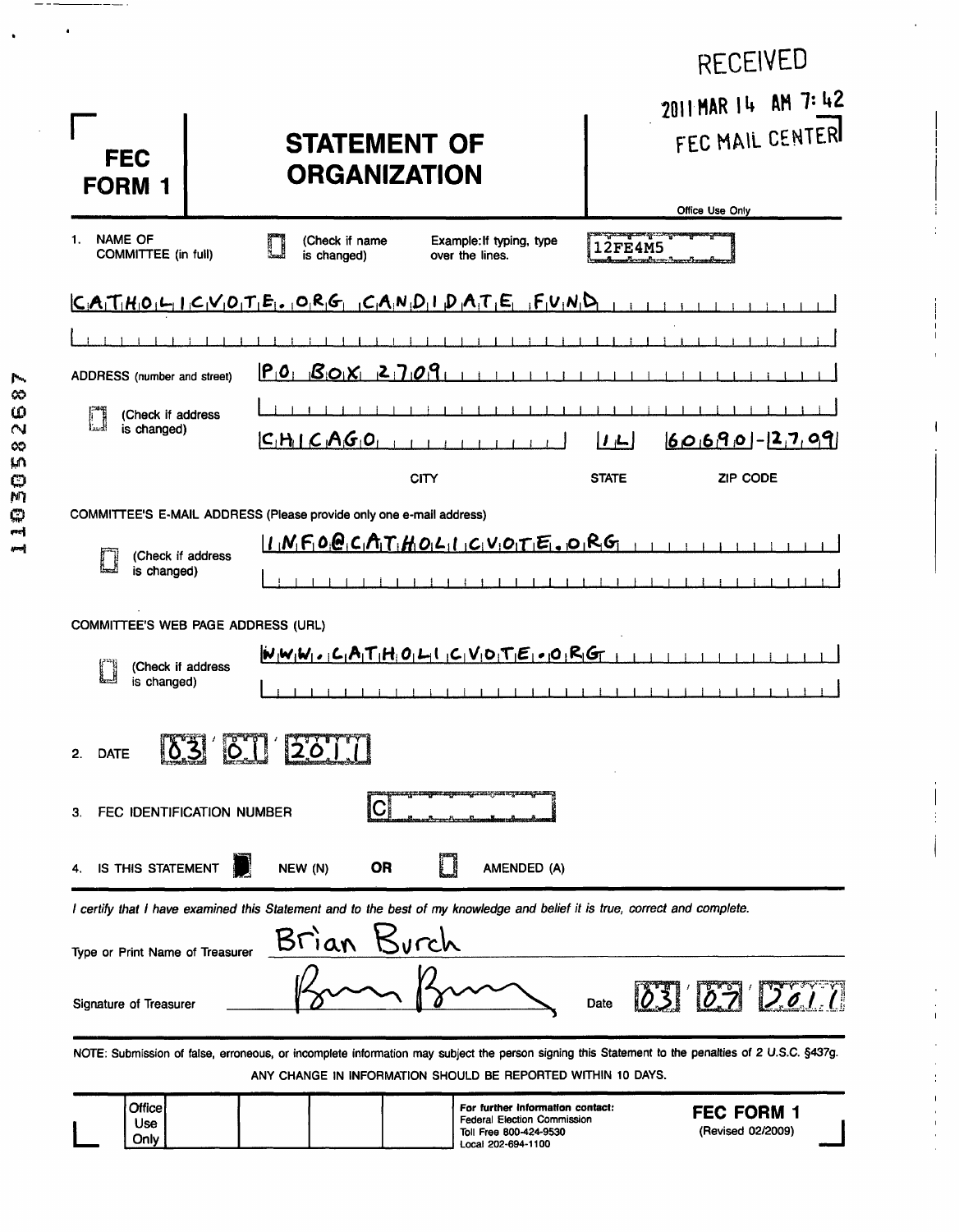**r** FEC Form 1 (Revised 02/2009) **Page 2** 

ł.

 $\mathbf{I}$ 

 $\rightarrow$ 

|                      | <b>TYPE OF COMMITTEE</b>                                  |                                                                                                                                                                                                                             |  |  |  |  |  |
|----------------------|-----------------------------------------------------------|-----------------------------------------------------------------------------------------------------------------------------------------------------------------------------------------------------------------------------|--|--|--|--|--|
|                      |                                                           | <b>Candidate Committee:</b>                                                                                                                                                                                                 |  |  |  |  |  |
| (a)                  |                                                           | This committee is a principal campaign committee. (Complete the candidate information below.)                                                                                                                               |  |  |  |  |  |
| (b)                  |                                                           | This committee is an authorized committee, and is NOT a principal campaign committee. (Complete the candidate<br>information below.)                                                                                        |  |  |  |  |  |
| Name of<br>Candidate |                                                           |                                                                                                                                                                                                                             |  |  |  |  |  |
| Candidate            | Party Affiliation                                         | <b>State</b><br>Office<br>Senate<br>President<br>Sought:<br>House<br><b>District</b>                                                                                                                                        |  |  |  |  |  |
| $\left( c \right)$   |                                                           | This committee supports/opposes only one candidate, and is NOT an authorized committee.                                                                                                                                     |  |  |  |  |  |
| Name of<br>Candidate |                                                           |                                                                                                                                                                                                                             |  |  |  |  |  |
|                      |                                                           | <b>Party Committee:</b>                                                                                                                                                                                                     |  |  |  |  |  |
| (d)                  |                                                           | (Democratic,<br>(National, State<br>This committee is a<br>Republican, etc.) Party.<br>or subordinate) committee of the                                                                                                     |  |  |  |  |  |
|                      |                                                           | <b>Political Action Committee (PAC):</b>                                                                                                                                                                                    |  |  |  |  |  |
| (e)                  |                                                           | This committee is a separate segregated fund. (Identify connected organization on line 6.) Its connected organization is a:                                                                                                 |  |  |  |  |  |
|                      |                                                           | Corporation<br>Corporation w/o Capital Stock<br>Labor Organization                                                                                                                                                          |  |  |  |  |  |
|                      |                                                           | Ľ<br>Membership Organization<br><b>Trade Association</b><br>Cooperative                                                                                                                                                     |  |  |  |  |  |
|                      |                                                           | In addition, this committee is a Lobbyist/Registrant PAC.                                                                                                                                                                   |  |  |  |  |  |
| (1)                  |                                                           | This committee supports/opposes more than one Federal candidate, and is NOT a separate segregated fund or party<br>committee. (i.e., nonconnected committee)                                                                |  |  |  |  |  |
|                      | In addition, this committee is a Lobbyist/Registrant PAC. |                                                                                                                                                                                                                             |  |  |  |  |  |
|                      |                                                           | In addition, this committee is a Leadership PAC. (Identify sponsor on line 6.)                                                                                                                                              |  |  |  |  |  |
|                      |                                                           | <b>Joint Fundraising Representative:</b>                                                                                                                                                                                    |  |  |  |  |  |
| (g)                  | $\Box$                                                    | This committee collects contributions, pays fundraising expenses and disburses net proceeds for two or more political<br>committees/organizations, at least one of which is an authorized committee of a federal candidate. |  |  |  |  |  |
| (h)                  |                                                           | This committee collects contributions, pays fundraising expenses and disburses net proceeds for two or more political<br>committees/organizations, none of which is an authorized committee of a federal candidate.         |  |  |  |  |  |
|                      |                                                           | Committees Participating in Joint Fundraiser                                                                                                                                                                                |  |  |  |  |  |
|                      | 1.                                                        | FEC ID number                                                                                                                                                                                                               |  |  |  |  |  |
|                      | 2.                                                        | FEC ID number C                                                                                                                                                                                                             |  |  |  |  |  |
|                      | 3.                                                        | FEC ID number                                                                                                                                                                                                               |  |  |  |  |  |
|                      | 4.                                                        | FEC ID number                                                                                                                                                                                                               |  |  |  |  |  |
|                      |                                                           |                                                                                                                                                                                                                             |  |  |  |  |  |

 $\bullet$ 

**L**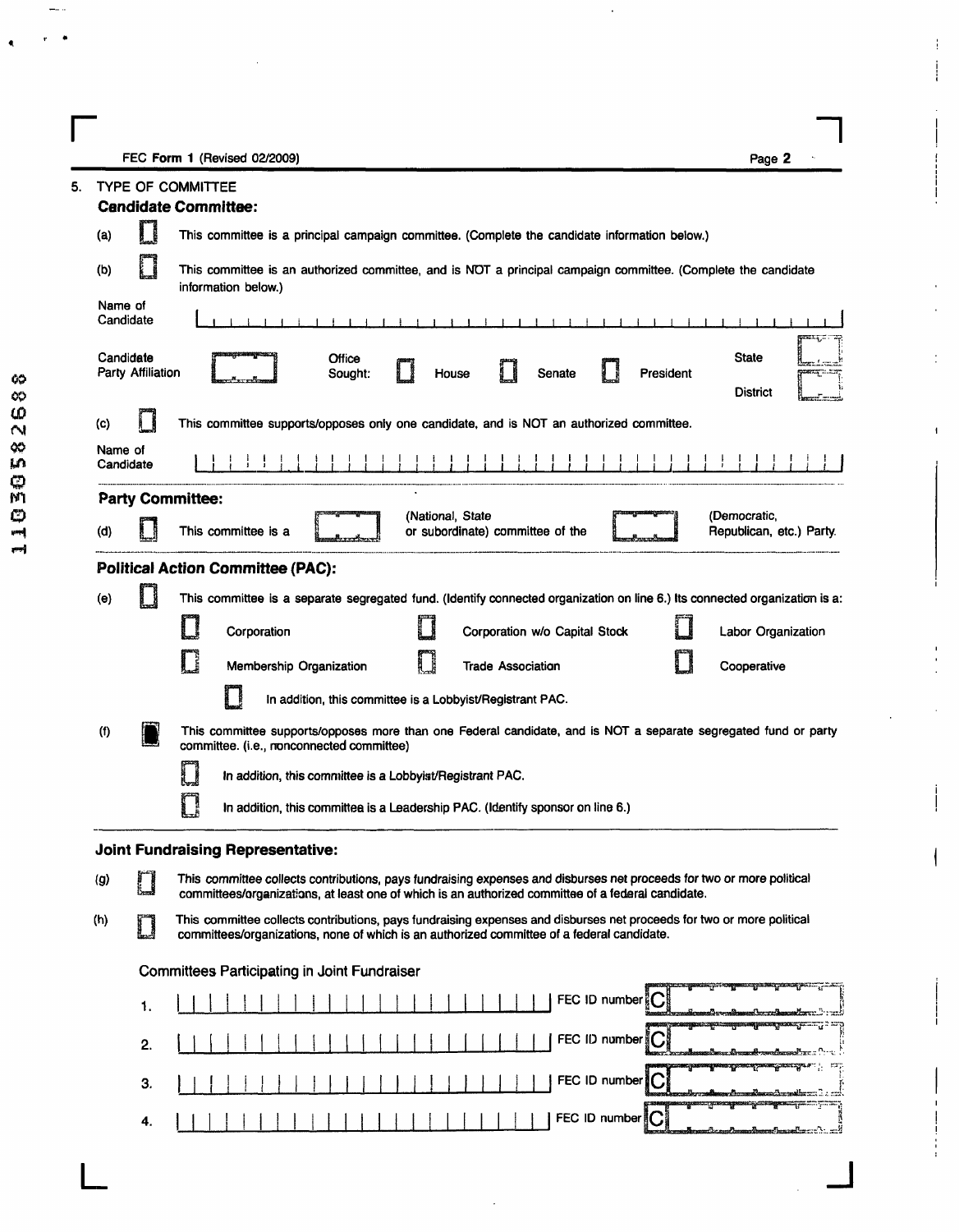| FEC Form 1 (Revised 02/2009) |  |
|------------------------------|--|
|------------------------------|--|

 $\frac{1}{4}$ 

 $\mathbf{I}$ 

 $\mathbf{I}$ 

 $\overline{1}$ 

 $\sf I$ 

Write or Type Committee Name

| 6. |                                                   | Name of Any Connected Organization, Affiliated Committee, Joint Fundraising Representative, or Leadership PAC Sponsor                  |                 |
|----|---------------------------------------------------|----------------------------------------------------------------------------------------------------------------------------------------|-----------------|
|    | $CIAT H O L I C V O T E .  O R G $                | PA C                                                                                                                                   |                 |
|    |                                                   |                                                                                                                                        |                 |
|    | <b>Mailing Address</b>                            | 2 7 0 9<br>$P$ <sub>0</sub><br>B0X                                                                                                     |                 |
|    |                                                   |                                                                                                                                        |                 |
|    |                                                   | C H / CAG O <br>$ I \leftarrow$                                                                                                        | $60690 - 2709$  |
|    |                                                   | CITY<br><b>STATE</b>                                                                                                                   | <b>ZIP CODE</b> |
|    | Relationship:                                     | Connected Organization Affiliated Committee Joint Fundraising Representative Leadership PAC Sponsor                                    |                 |
| 7. | books and records.                                | Custodian of Records: Identify by name, address (phone number -- optional) and position of the person in possession of committee       |                 |
|    | Full Name                                         | $U_1O_5H_1U_1A_1M_1E_1R_1C_1E_1R_1$                                                                                                    |                 |
|    | <b>Mailing Address</b>                            | $P_0$ , $B_0X$ , 2709                                                                                                                  |                 |
|    |                                                   |                                                                                                                                        |                 |
|    |                                                   | CHICAGO<br> I L                                                                                                                        | $60690 - 2709$  |
|    | <b>Title or Position</b>                          | <b>STATE</b><br><b>CITY</b>                                                                                                            | ZIP CODE        |
|    |                                                   | $[A, S, S, I, S, T, A, N, T, T, R, E, A, S, U, R, F, R]$<br>$[2, 1, 2] - [2, 7, 6] - [5, 1, 1, 9]$<br>Telephone number                 |                 |
| 8. | any designated agent (e.g., assistant treasurer). | Treasurer: List the name and address (phone number -- optional) of the treasurer of the committee; and the name and address of         |                 |
|    | Full Name<br>of Treasurer                         | BRI.A.N. B.V.R.C.H.<br>the contract of the contract of the contract of the contract of the contract of the contract of the contract of | .               |
|    | <b>Mailing Address</b>                            | $P_0$ $B_0$ $X_1$ $2709$                                                                                                               |                 |
|    |                                                   |                                                                                                                                        |                 |
|    |                                                   | CHICAGO                                                                                                                                | 60690-2709      |
|    | <b>Title or Position</b>                          | <b>STATE</b><br><b>CITY</b>                                                                                                            | ZIP CODE        |
|    | $T_{1}R_{1}E_{1}A_{2}V_{1}R_{1}E_{1}R_{1}$        | $[3, 2] - [2, 0, 1] - [6, 5, 5, 9]$<br>Telephone number                                                                                |                 |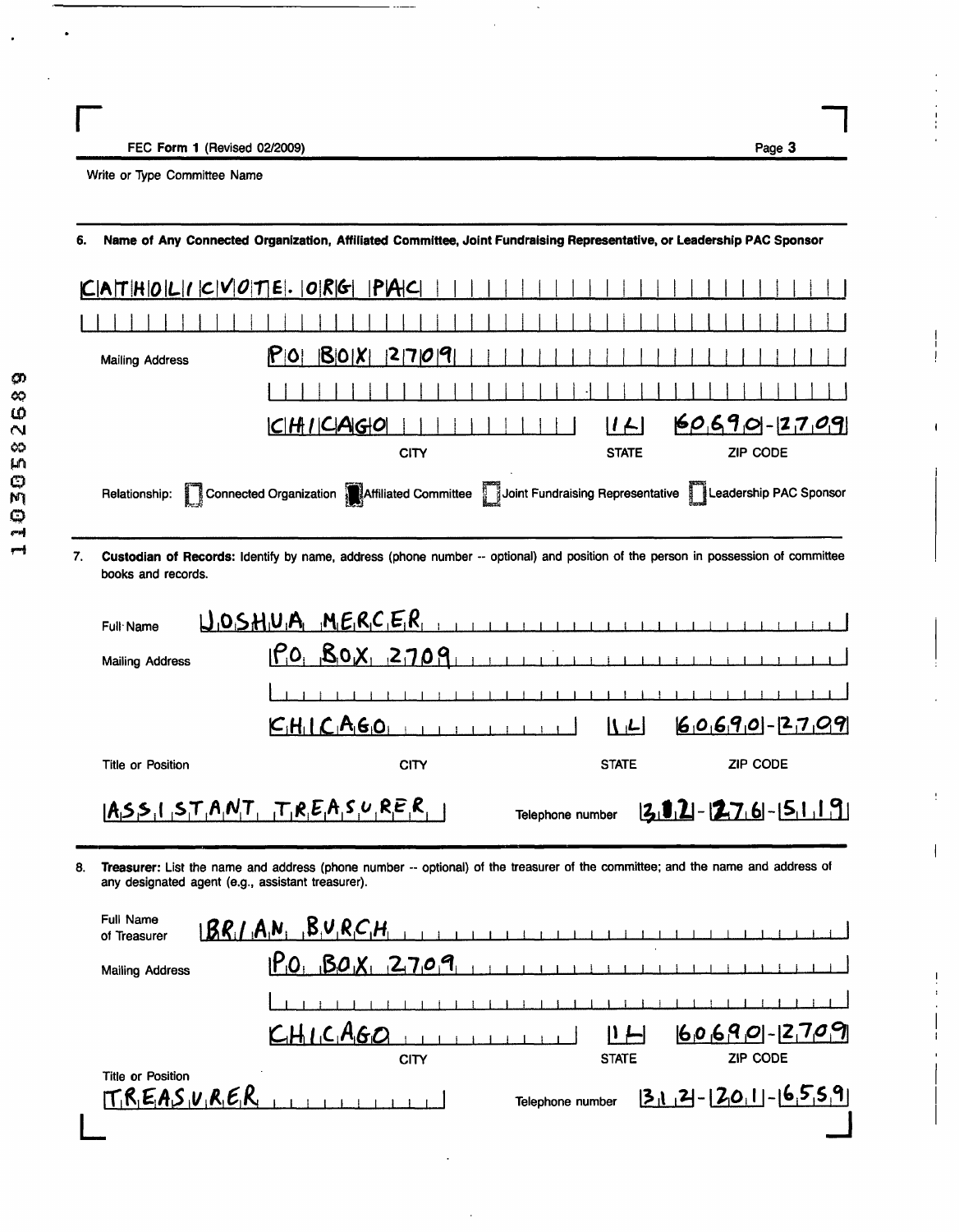**r** FEC Form 1 (Revised 02/2009)

| Full Name of<br>Designated     | $\cdot$                                                                                                                                                                                                                                                                                                                           |                  |          |
|--------------------------------|-----------------------------------------------------------------------------------------------------------------------------------------------------------------------------------------------------------------------------------------------------------------------------------------------------------------------------------|------------------|----------|
| Agent                          |                                                                                                                                                                                                                                                                                                                                   |                  |          |
| <b>Mailing Address</b>         |                                                                                                                                                                                                                                                                                                                                   |                  |          |
|                                | - 1                                                                                                                                                                                                                                                                                                                               |                  |          |
|                                | <b>CITY</b>                                                                                                                                                                                                                                                                                                                       | <b>STATE</b>     | ZIP CODE |
| <b>Title or Position</b>       |                                                                                                                                                                                                                                                                                                                                   |                  |          |
| $\mathbf{I}$                   |                                                                                                                                                                                                                                                                                                                                   | Telephone number |          |
|                                |                                                                                                                                                                                                                                                                                                                                   |                  |          |
| 9.                             | Banks or Other Depositories: List all banks or other depositories in which the committee deposits funds, holds accounts, rents                                                                                                                                                                                                    |                  |          |
|                                | safety deposit boxes or maintains funds.                                                                                                                                                                                                                                                                                          |                  |          |
| Name of Bank, Depository, etc. |                                                                                                                                                                                                                                                                                                                                   |                  |          |
|                                | $[1, H] \subseteq P_1 R_1   V_1 A_1 T_1 E_1   B_1 A_1 N_1 K_1   V_1 A_1 L_1   V_1 A_1   V_1 A_1   V_1 A_1   V_1 A_1   V_1 A_1   V_1 A_1   V_1 A_1   V_1 A_1   V_1 A_1   V_1 A_1   V_1 A_1   V_1 A_1   V_1 A_1   V_1 A_1   V_1 A_1   V_1 A_1   V_1 A_1   V_1 A_1   V_1 A_1   V_1 A_1   V_1 A_1   V_1 A_1   V_1 A_1   V_1 A_1   V_$ | $\sim 1$         |          |
| <b>Mailing Address</b>         | $120$ , $5$ , $185$ , $445$ , $57$                                                                                                                                                                                                                                                                                                |                  |          |
|                                |                                                                                                                                                                                                                                                                                                                                   |                  |          |
|                                | CHIICAGO                                                                                                                                                                                                                                                                                                                          | 1                | 60603    |
|                                | <b>CITY</b>                                                                                                                                                                                                                                                                                                                       | <b>STATE</b>     | ZIP CODE |
| Name of Bank, Depository, etc. |                                                                                                                                                                                                                                                                                                                                   |                  |          |
|                                |                                                                                                                                                                                                                                                                                                                                   |                  |          |
|                                |                                                                                                                                                                                                                                                                                                                                   |                  |          |
|                                |                                                                                                                                                                                                                                                                                                                                   |                  |          |
| <b>Mailing Address</b>         |                                                                                                                                                                                                                                                                                                                                   |                  |          |
|                                |                                                                                                                                                                                                                                                                                                                                   |                  |          |
|                                |                                                                                                                                                                                                                                                                                                                                   |                  |          |

 $\Box$ 

Ţ

 $\mathbf{I}$ 

ŧ

J

Page 4